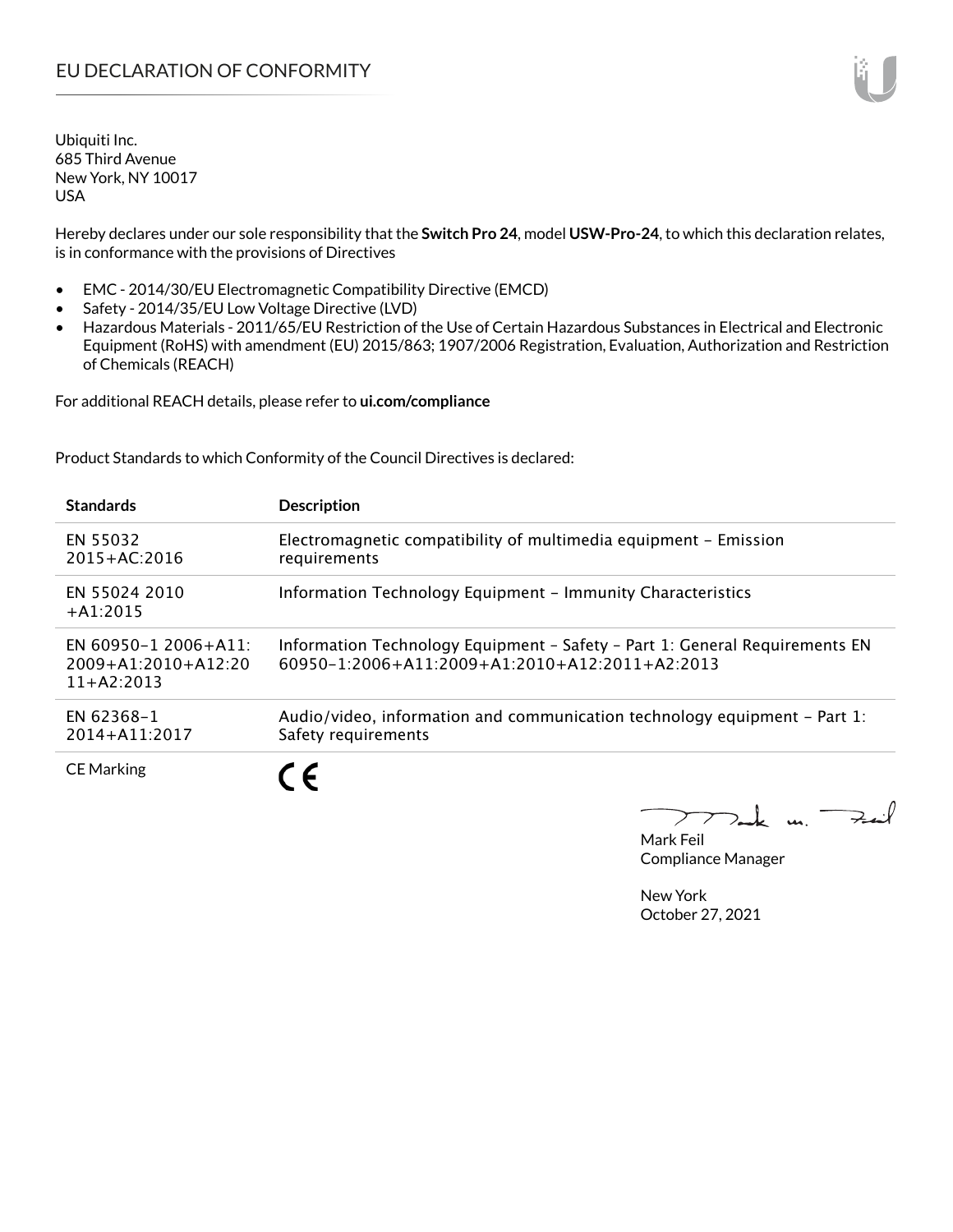# **USW-Pro-24**

#### **български** [Bulgarian]

С настоящото Ubiquiti декларира, че това устройство USW-Pro-24 е в съответствие със съществените изисквания и други приложими разпоредби на Директиви

2014/30/ЕС, 2014/35/ЕС.

# **Hrvatski** [Croatian]

Ubiquiti ovim putem izjavljuje da je ovaj uređaj USW-Pro-24 sukladan osnovnim zahtjevima i ostalim bitnim odredbama Direktiva 2014/30/EU, 2014/35/EU.

# **Čeština** [Czech]

Ubiquiti tímto prohlašuje, že toto USW-Pro-24 zařízení, je ve shodě se základními požadavky a dalšími příslušnými ustanoveními směrnic 2014/30/EU, 2014/35/EU.

# **Dansk** [Danish]

Hermed, Ubiquiti, erklærer at denne USW-Pro-24 enhed, er i overensstemmelse med de væsentlige krav og øvrige relevante krav i direktiver 2014/30/EU, 2014/35/EU.

# **Nederlands** [Dutch]

Hierbij verklaart Ubiquiti, dat deze USW-Pro-24 apparaat, in overeenstemming is met de essentiële eisen en de andere relevante bepalingen van richtlijnen 2014/30/EU, 2014/35/EU.

# **English**

Hereby, Ubiquiti, declares that this USW-Pro-24 device, is in compliance with the essential requirements and other relevant provisions of Directives 2014/30/EU, 2014/35/EU.

# **Eesti keel** [Estonian]

Käesolevaga Ubiquiti kinnitab, et antud USW-Pro-24 seade, on vastavus olulistele nõuetele ja teistele asjakohastele sätetele direktiivide 2014/30/EL, 2014/35/EL.

# **Suomi** [Finnish]

Täten Ubiquiti vakuuttaa, että tämä USW-Pro-24 laite, on yhdenmukainen olennaisten vaatimusten ja muiden sitä koskevien direktiivien 2014/30/EU, 2014/35/EU.

# **Français** [French]

Par la présente Ubiquiti déclare que l'appareil USW-Pro-24, est conforme aux exigences essentielles et aux autres dispositions pertinentes des directives 2014/30/UE, 2014/35/UE.

# **Deutsch** [German]

Hiermit erklärt Ubiquiti, dass sich dieses USW-Pro-24 Gerät, in Übereinstimmung mit den grundlegenden Anforderungen und den anderen relevanten Vorschriften der Richtlinien 2014/30/EU, 2014/35/EU befindet.

# **Ελληνικά** [Greek]

Δια του παρόντος, Ubiquiti, δηλώνει ότι αυτή η συσκευή USW-Pro-24, είναι σε συμμόρφωση με τις βασικές απαιτήσεις και τις λοιπές σχετικές διατάξεις των οδηγιών 2014/30/EE, 2014/35/EE.

# **Magyar** [Hungarian]

Ezennel Ubiquiti kijelenti, hogy ez a USW-Pro-24 készülék megfelel az alapvető követelményeknek és más vonatkozó 2014/30/EU, 2014/35/EU irányelvek rendelkezéseit.

#### **Íslenska** [Icelandic]

Hér, Ubiquiti, því yfir að þetta USW-Pro-24 tæki er í samræmi við grunnkröfur og önnur viðeigandi ákvæði tilskipana 2014/30/ESB, 2014/35/ESB.

#### **Italiano** [Italian]

Con la presente, Ubiquiti, dichiara che questo dispositivo USW-Pro-24, è conforme ai requisiti essenziali ed alle altre disposizioni pertinenti delle direttive 2014/30/UE, 2014/35/UE.

#### **Latviešu valoda** [Latvian]

Ar šo, Ubiquiti, deklarē, ka USW-Pro-24 ierīce, ir saskaņā ar būtiskajām prasībām un citiem attiecīgiem noteikumiem Direktīvās 2014/30/ES, 2014/35/ES.

#### **Lietuvių kalba** [Lithuanian]

Ubiquiti deklaruoja, kad šis USW-Pro-24 įrenginys atitinka esminius reikalavimus ir kitas 2014/30/ES, 2014/35/ES Direktyvų nuostatas.

#### **Malti** [Maltese]

Hawnhekk, Ubiquiti, tiddikjara li dan il-mezz USW-Pro-24 huwa konformi mar-rekwiżiti essenzjali u dispożizzjonijiet rilevanti oħrajn ta 'Direttivi 2014/30/UE, 2014/35/UE.

#### **Norsk** [Norwegian]

Herved Ubiquiti, erklærer at denne USW-Pro-24 enheten, er i samsvar med de grunnleggende kravene og andre relevante bestemmelser i direktivene 2014/30/EU, 2014/35/EU.

#### **Polski** [Polish]

Niniejszym, Ubiquiti, oświadcza, że urządzenie USW-Pro-24, jest zgodny z zasadniczymi wymaganiami oraz pozostałymi stosownymi postanowieniami Dyrektyw 2014/30/UE, 2014/35/UE.

#### **Português** [Portuguese]

Ubiquiti declara que este dispositivo USW-Pro-24, está conforme com os requisitos essenciais e outras disposições das Directivas 2014/30/UE, 2014/35/UE.

#### **Română** [Romanian]

Prin prezenta, Ubiquiti declară că acest dispozitiv USW-Pro-24 este în conformitate cu cerințele esențiale și alte prevederi relevante ale Directivelor 2014/30/UE, 2014/35/UE.

# **Slovenčina** [Slovak]

Týmto Ubiquiti, prehlasuje, že toto USW-Pro-24 zariadenie, je v súlade so základnými požiadavkami a ďalšími relevantnými ustanoveniami smernice 2014/30/EÚ, 2014/35/EÚ.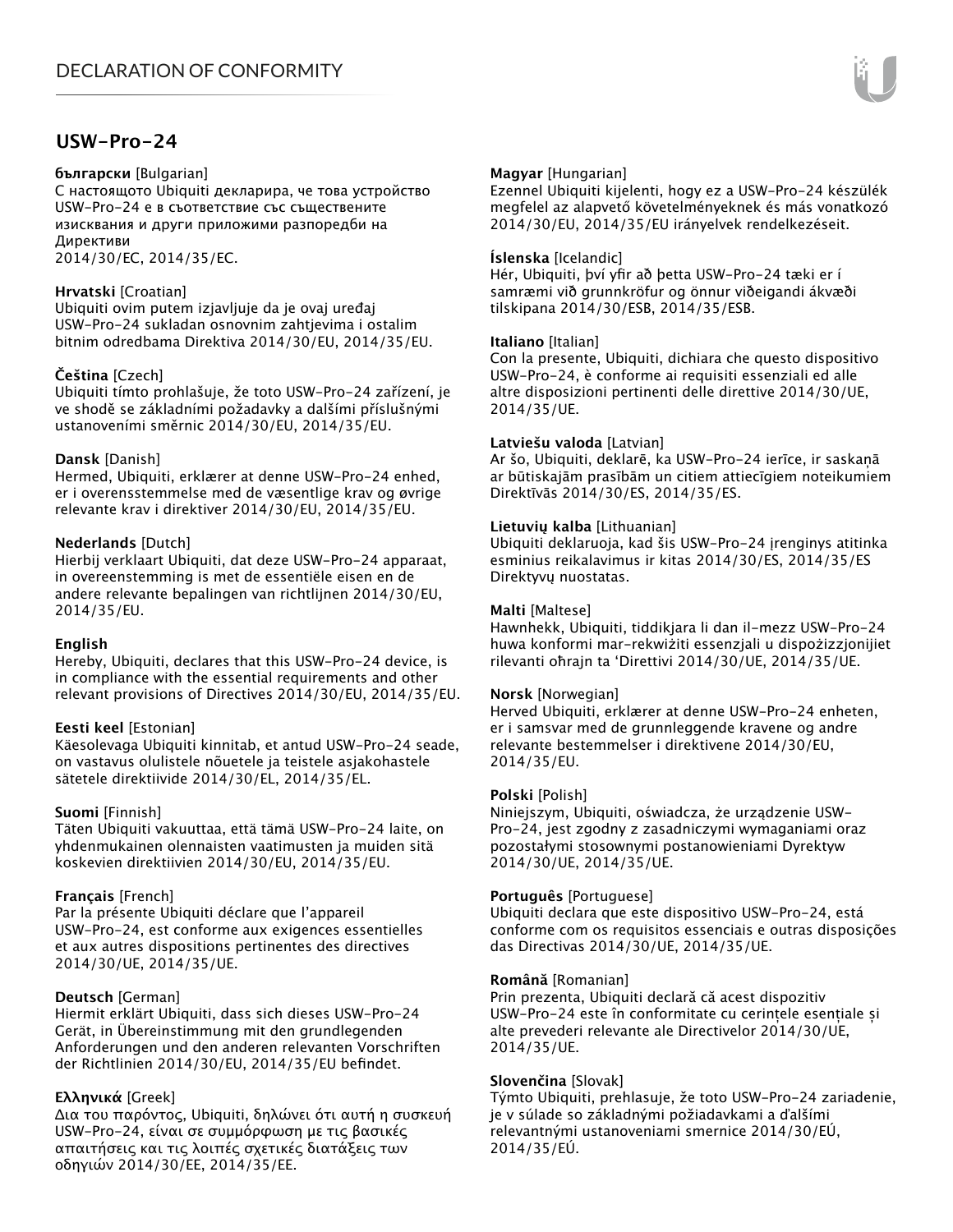#### **Slovenščina** [Slovenian]

Družba Ubiquiti izjavlja, da je naprava USW-Pro-24 v skladu z obveznimi zahtevami in drugimi ustreznimi določbami direktiv 2014/30/EU in 2014/35/EU.

#### **Español** [Spanish]

Por medio de la presente Ubiquiti declara que este dispositivo USW-Pro-24, cumple con los requisitos esenciales y cualesquiera otras disposiciones aplicables o exigibles de las Directivas 2014/30/UE, 2014/35/UE.

#### **Svenska** [Swedish]

Härmed Ubiquiti, intygar att denna USW-Pro-24 enhet är i överensstämmelse med de väsentliga egenskapskrav och övriga relevanta bestämmelser som framgår av direktiven s2014/30/EU, 2014/35/EU.

#### **Accessories**:

https://www.ui.com/products/#default https://www.ui.com/products/#accessories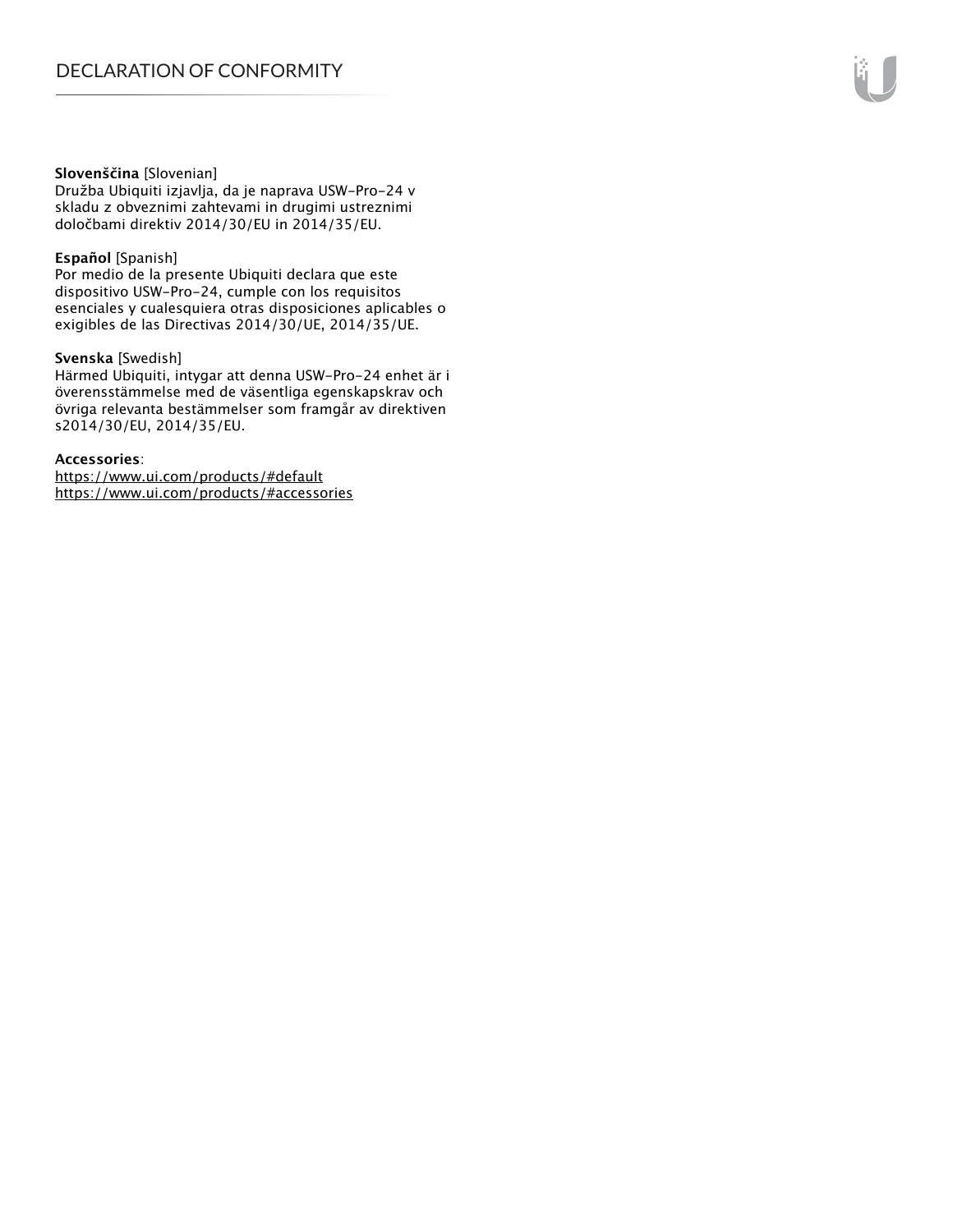Hereby declares under our sole responsibility that the **Switch Pro 24**, model **USW-Pro-24**, to which this declaration relates, is in conformance with the provisions of UK Regulations

- Electromagnetic Compatibility Regulations 2016
- Electrical Equipment (Safety) Regulations 2016
- Hazardous Materials The Restriction of the Use of Certain Hazardous Substances in Electrical and Electronic Equipment Regulations 2012; 1907/2006 Registration, Evaluation, Authorization and Restriction of Chemicals (REACH)

For additional REACH details, please refer to **ui.com/compliance**

Product Standards to which Conformity of the Council Directives is declared:

| <b>Standards</b>                                            | <b>Description</b>                                                                                                                        |
|-------------------------------------------------------------|-------------------------------------------------------------------------------------------------------------------------------------------|
| EN 55032<br>2015+AC:2016                                    | Electromagnetic compatibility of multimedia equipment - Emission require-<br>ments                                                        |
| EN 55024 2010<br>$+A1:2015$                                 | Information Technology Equipment - Immunity Characteristics                                                                               |
| EN 60950-1 2006+A11:<br>2009+A1:2010+A12:20<br>$11+AA:2013$ | Information Technology Equipment - Safety - Part 1: General Requirements EN<br>$60950 - 1:2006 + A11:2009 + A1:2010 + A12:2011 + A2:2013$ |
| EN 62368-1<br>2014+A11:2017                                 | Audio/video, information and communication technology equipment – Part 1:<br>Safety requirements                                          |
| <b>UKCA Marking</b>                                         | UK                                                                                                                                        |

I Dank un.  $+...$ 

Mark Feil Compliance Manager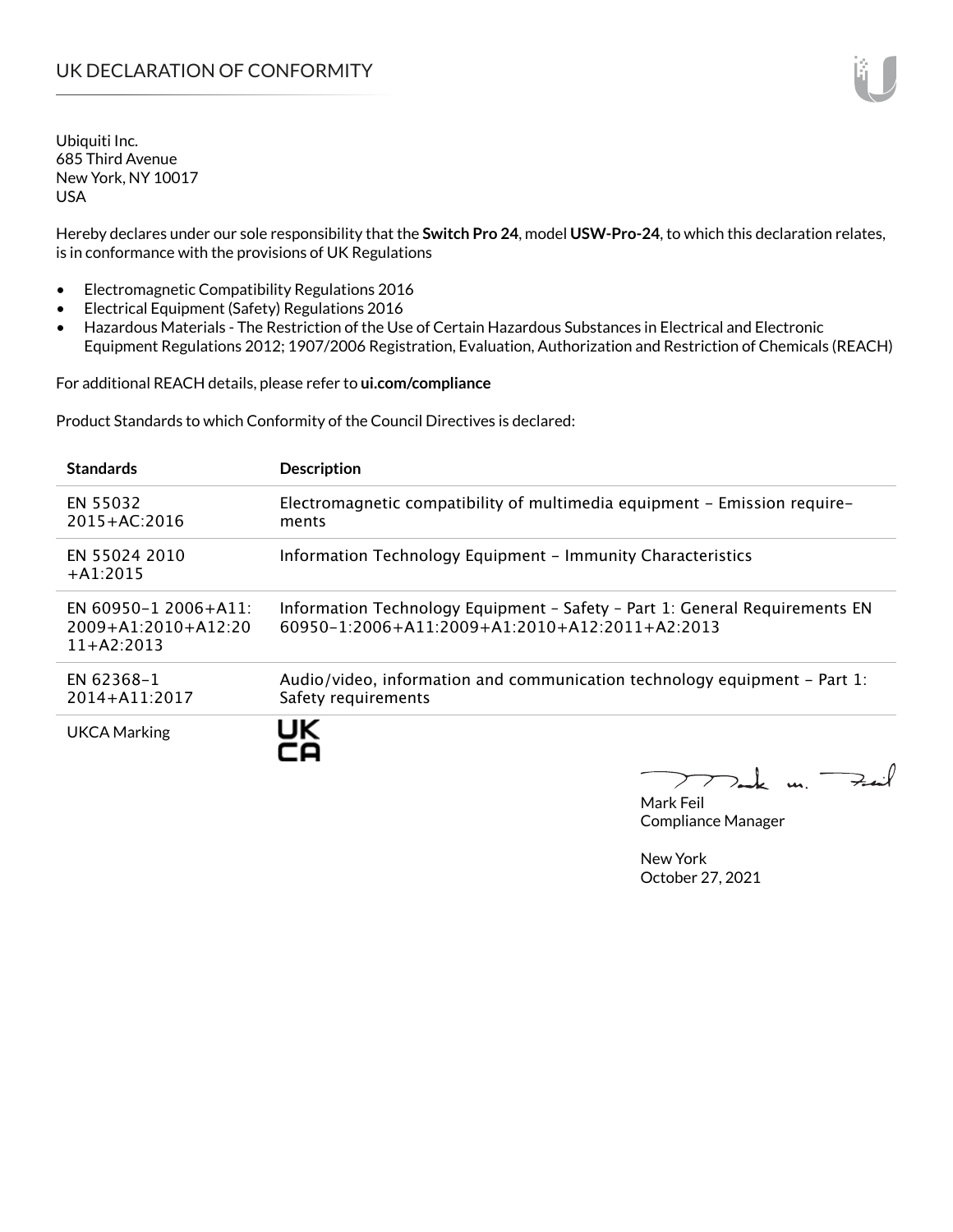Con la presente dichiara sotto la propria esclusiva responsabilità che l' **Switch Pro 24**, modello **USW-Pro-24**, a cui si riferisce la presente dichiarazione, è conforme alle disposizioni delle Direttive

- EMC -2014/30/UE Direttiva sulla Compatibilità Elettromagnetica (EMCD)
- Sicurezza -2014/35/UE Direttiva sulla Bassa Tensione (LVD)
- Materiali Pericolosi -2011/65/UE Restrizione dell'uso di alcune Sostanze Pericolose nelle Apparecchiature Elettriche ed Elettroniche (RoHS) con emendamento (UE) 2015/863; 1907/2006 Registrazione, Valutazione, Autorizzazione e Restrizione delle Sostanze Chimiche (REACH)

Per ulteriori dettagli sul REACH, fare riferimento a **ui.com/compliance**

| <b>Standard</b>                                                   | <b>Descrizione</b>                                                                                                                                 |
|-------------------------------------------------------------------|----------------------------------------------------------------------------------------------------------------------------------------------------|
| EN 55032                                                          | Compatibilità elettromagnetica delle apparecchiature multimediali —                                                                                |
| $2015 + AC:2016$                                                  | Prescrizioni di Emissione                                                                                                                          |
| EN 55024 2010                                                     | Apparecchiature per la tecnologia dell'informazione – Caratteristiche di                                                                           |
| $+A1:2015$                                                        | immunità - Limiti e metodi di misura                                                                                                               |
| EN 60950-1 2006+A11:<br>$2009 + A1:2010 + A12:20$<br>$11+42:2013$ | Apparecchiature per la tecnologia dell'informazione – Sicurezza – Parte 1:<br>Requisiti generali EN 60950-1:2006+A11:2009+A1:2010+A12:2011+A2:2013 |
| EN 62368-1                                                        | Apparecchiature per la tecnologia audio/video, dell'informazione e della                                                                           |
| 2014+A11:2017                                                     | comunicazione - Parte 1: Requisiti di sicurezza                                                                                                    |
| <b>CE Marking</b>                                                 | $\epsilon$                                                                                                                                         |

كمنعة m. <sup>-</sup>

Mark Feil Compliance Manager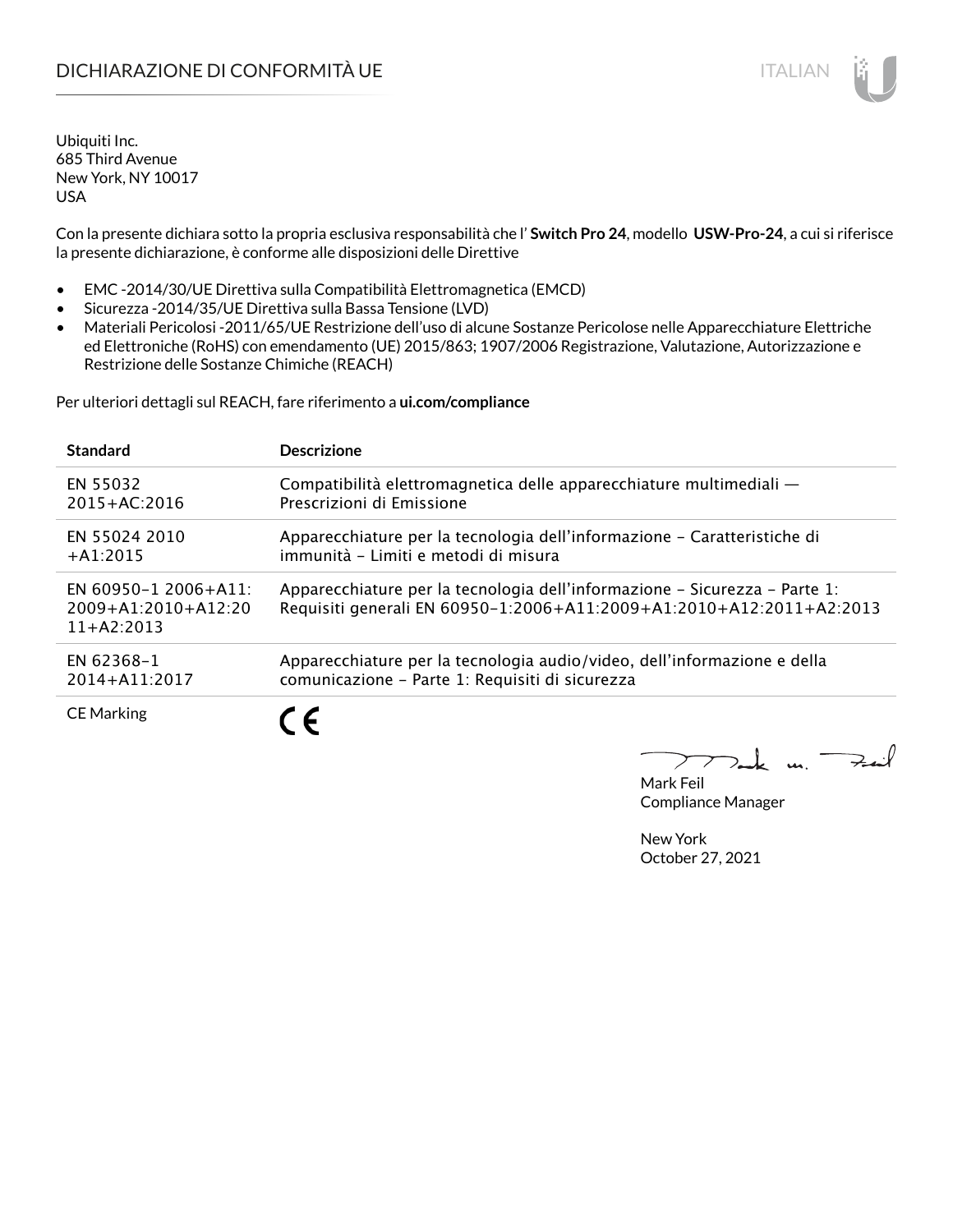Déclare par la présente, sous notre seule responsabilité, que l'**Switch Pro 24**, modèle **USW-Pro-24**, auquel se rapporte cette déclaration, est conforme aux dispositions des Directives

- EMC -2014/30/EU Directive sur la Compatibilité Electromagnétique (EMCD)
- Sécurité -2014/35/EU Directive sur la Basse Tension (LVD)
- Matières dangereuses -2011/65/UE Restriction de l'utilisation de Certaines Substances Dangereuses dans les Equipements Electriques et Electroniques (RoHS) avec amendement (EU) 2015/863 ; 1907/2006 Enregistrement, Evaluation, Autorisation et Restriction des Produits Chimiques (REACH)

Pour plus de détails sur le règlement REACH, veuillez consulter le site **ui.com/compliance**

| <b>Normes</b>                                                 | La description                                                                                                                           |
|---------------------------------------------------------------|------------------------------------------------------------------------------------------------------------------------------------------|
| EN 55032                                                      | Compatibilité électromagnétique des équipements multimédia - Exigences                                                                   |
| $2015 + AC:2016$                                              | d'émission                                                                                                                               |
| EN 55024 2010                                                 | Appareils de traitement de l'information – Caractéristiques d'immunité –                                                                 |
| $+$ A1:2015                                                   | Limites et méthodes de mesure                                                                                                            |
| EN 60950-1 2006+A11:<br>$2009+A1:2010+A12:20$<br>$11+42:2013$ | Matériel de traitement de l'information - Sécurité - Partie 1 : Exigences<br>générales EN 60950-1:2006+A11:2009+A1:2010+A12:2011+A2:2013 |
| EN 62368-1                                                    | Equipements des technologies de l'audio/vidéo, de l'information et de la                                                                 |
| 2014+A11:2017                                                 | communication - Partie 1 : exigences de sécurité                                                                                         |
| <b>CE Marking</b>                                             | ╺                                                                                                                                        |

 $\overline{\mathbf{u}}$ 

Mark Feil Compliance Manager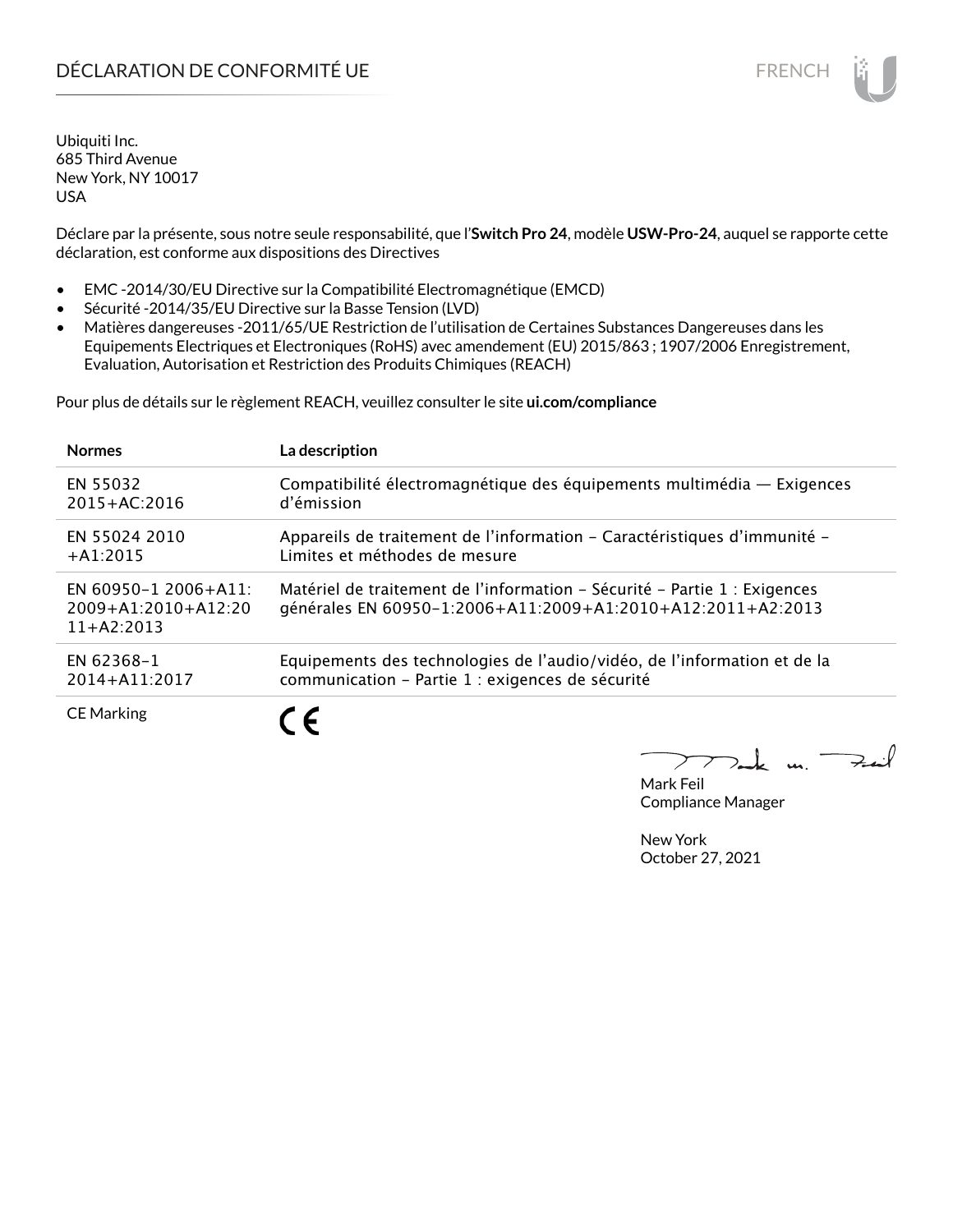Por la presente declaramos bajo nuestra exclusiva responsabilidad que el **Switch Pro 24**, modelo **USW-Pro-24**, al que se refiere esta declaración, es conforme con las disposiciones de las Directivas

- EMC -2014/30/Directiva de Compatibilidad Electromagnética de la UE (EMCD)
- Seguridad -2014/35/Directiva de Baja Tensión de la UE (LVD)
- Materiales Peligrosos -2011/65/UE Restricción de la Utilización de Determinadas Sustancias Peligrosas en Aparatos Eléctricos y Electrónicos (RoHS) con la enmienda (UE) 2015/863; 1907/2006 Registro, Evaluación, Autorización y Restricción de Sustancias Químicas (REACH)

Para más detalles sobre el REACH, consulte **ui.com/compliance**

| <b>Estándares</b>                                                 | Descripción                                                                                                                              |
|-------------------------------------------------------------------|------------------------------------------------------------------------------------------------------------------------------------------|
| EN 55032<br>$2015 + AC:2016$                                      | Compatibilidad electromagnética de equipos multimedia. Requisitos de emisión                                                             |
| EN 55024 2010<br>$+A1:2015$                                       | Equipos de tecnología de la información - Características de inmunidad -<br>Límites y métodos de medida                                  |
| EN 60950-1 2006+A11:<br>$2009 + A1:2010 + A12:20$<br>$11+42:2013$ | Equipos de tecnología de la información – Seguridad – Parte 1: Requisitos<br>generales EN 60950-1:2006+A11:2009+A1:2010+A12:2011+A2:2013 |
| EN 62368-1<br>2014+A11:2017                                       | Equipos de audio y vídeo, de tecnología de la información y de la comunicación<br>- Parte 1: Requisitos de seguridad                     |
| <b>CE Marking</b>                                                 | $\epsilon$                                                                                                                               |

m. Fail

Mark Feil Compliance Manager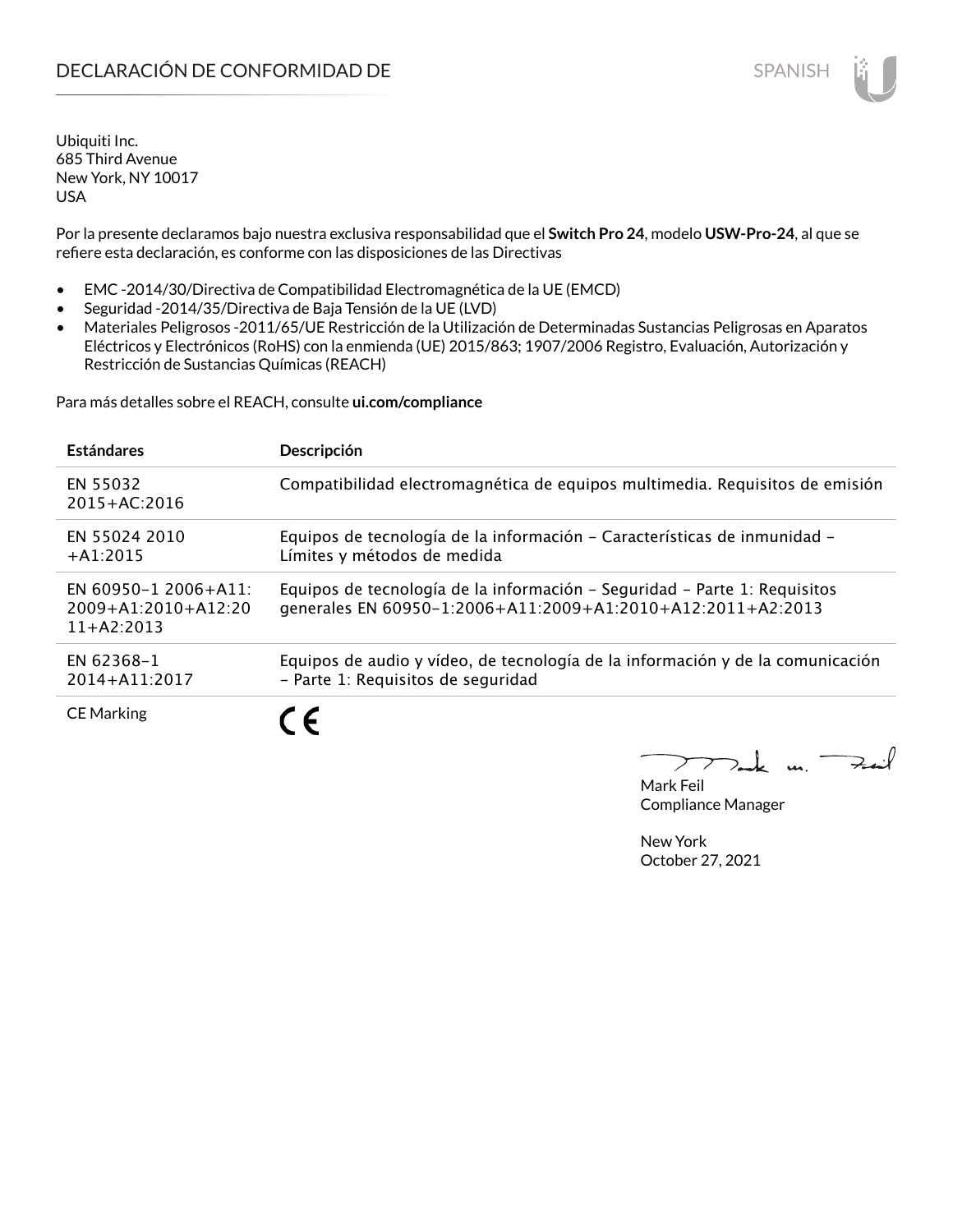# DECLARAȚIA DE CONFORMITATE UE EXECUTE DE ROMANIAN

Ubiquiti Inc. 685 Third Avenue New York, NY 10017 USA

Prin prezenta declarăm sub răspunderea noastră exclusivă că "Switch Pro 24", modelul USW-Pro-24, la care se referă această declarație, este în conformitate cu prevederile directivelor următoare:

- EMC -2014/30/EU Electromagnetic Compatibility Directive (EMCD) (Directiva UE privind compatibilitatea electromagnetică)
- Siguranță -2014/35/EU Low Voltage Directive (LVD) (Directiva UE privind joasa tensiune)
- Materiale periculoase -2011/65/EU Restriction of the Use of Certain Hazardous Substances in Electrical and Electronic Equipment (RoHS) with amendment (EU) 2015/863 (Directiva UE privind restricția utilizării anumitor substanțe periculoase în echipamentele electrice și electronice (RoHS) cu amendamentele ulterioare); 1907/2006 Registration, Evaluation, Authorization and Restriction of Chemicals (REACH) (Regulamentul Uniunii Europene privind înregistrarea, evaluarea si autorizarea produselor chimice)

Pentru detalii suplimentare referitoare la regulamentul REACH, vă rugăm să consultați site-ul **ui.com/compliance**

| <b>Standarde</b>                                              | <b>Descriere</b>                                                                                                                                   |
|---------------------------------------------------------------|----------------------------------------------------------------------------------------------------------------------------------------------------|
| EN 55032                                                      | Compatibilitatea electromagnetică a echipamentelor multimedia - Cerinte                                                                            |
| $2015 + AC:2016$                                              | privind emisiile                                                                                                                                   |
| EN 55024 2010                                                 | Echipamente pentru tehnologia informatiei. Caracteristici ale imunitătii. Limite                                                                   |
| $+A1:2015$                                                    | si metode de măsurare                                                                                                                              |
| EN 60950-1 2006+A11:<br>$2009+A1:2010+A12:20$<br>$11+AA:2013$ | Echipamente pentru tehnologia informației. Siguranță. Partea 1: Cerințe<br>generale EN 60950-1: 2006 + A11: 2009 + A1: 2010 + A12: 2011 + A2: 2013 |
| EN 62368-1                                                    | Echipamente tehnologice audio / video, informaționale și de comunicații. Partea                                                                    |
| 2014+A11:2017                                                 | 1: Cerinte de sigurantă                                                                                                                            |
| <b>CE Marking</b>                                             | $\epsilon$                                                                                                                                         |

. m. <sup>-</sup>

Mark Feil Compliance Manager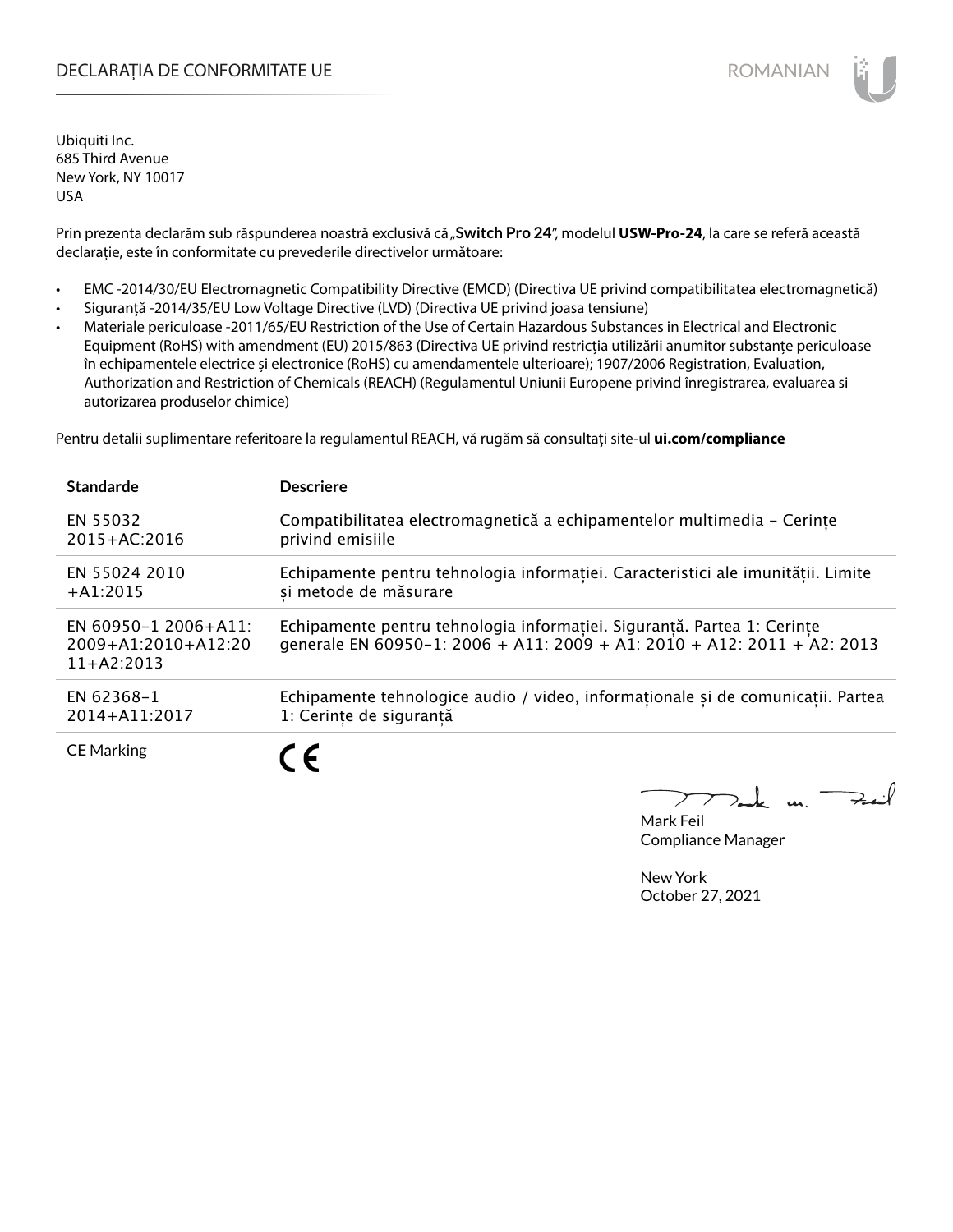# DEKLARACJA ZGODNOŚCI UE POLISH POLISH

Ubiquiti Inc. 685 Third Avenue New York, NY 10017 USA

Niniejszym oświadczam z naszą wyłączną odpowiedzialnością, że **Switch Pro 24**, model **USW-Pro-24**, do którego odnosi się niniejsza deklaracja, jest zgodny z przepisami Dyrektyw

- EMC -2014/30/Dyrektywa Zgodności Elektromagnetycznej UE (EMCD)
- Bezpieczeństwo -2014/35/Dyrektywa Niskiego Napięcia UE (LVD)
- Materiały Niebezpieczne -2011/65/Restrykcje Dotyczące Użycia NIektórych Niebezpiecznych Substancji w Sprzęcie Elektrycznym i Elektronicznym UE (RoHS) ze zmianą (UE) 2015/863; 1907/2006 Rejestracja, Ocena, Zezwolenie i Restrykcje Dotyczące Chemikaliów (REACH)

Aby uzyskać dodatkowe informacje REACH, należy przejść do **ui.com/compliance**

| <b>Normy</b>                                                      | <b>Opis</b>                                                                                                                          |
|-------------------------------------------------------------------|--------------------------------------------------------------------------------------------------------------------------------------|
| EN 55032                                                          | Kompatybilność elektromagnetyczna sprzętu multimedialnego – Wymagania                                                                |
| $2015 + AC:2016$                                                  | emisyjne                                                                                                                             |
| EN 55024 2010                                                     | Sprzęt technologii informatycznej – Charakterystyka odporności – Limity i                                                            |
| $+A1:2015$                                                        | metody pomiarowe                                                                                                                     |
| EN 60950-1 2006+A11:<br>$2009 + A1:2010 + A12:20$<br>$11+AA:2013$ | Informacyjny sprzęt technologiczny - Bezpieczeństwo - Część 1: Wymagania<br>Ogólne EN 60950-1:2006+A11:2009+A1:2010+A12:2011+A2:2013 |
| EN 62368-1                                                        | Audio/wideo, sprzęt technologii informatycznej i komunikacyjnej – Część 1:                                                           |
| 2014+A11:2017                                                     | Wymagania dotyczące bezpieczeństwa                                                                                                   |
| <b>CE Marking</b>                                                 |                                                                                                                                      |

Mark Feil Compliance Manager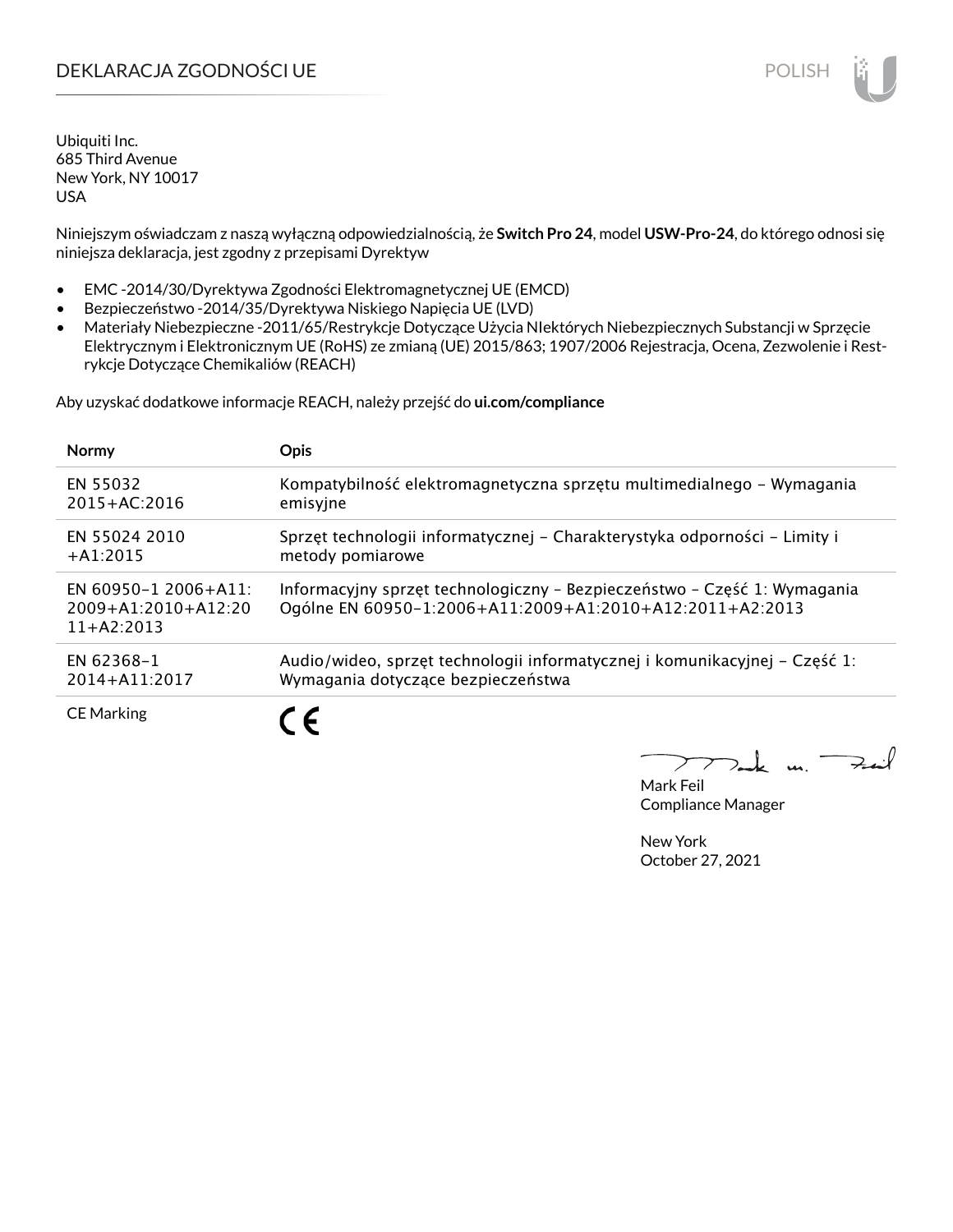# IZJAVA EU O SKLADNOSTI SLOVENIAN

Ubiquiti Inc. 685 Third Avenue New York, NY 10017 USA

S tem dokumentom na lastno odgovornost izjavljamo, da je naprava **Switch Pro 24**, model **USW-Pro-24**, na katerega se ta izjava nanaša, v skladu z določbami naslednjih direktiv:

- EMC -2014/30/EU Direktiva o elektromagnetni združljivosti (EMCD)
- Varnost -2014/35/EU Direktiva o nizkonapetostni opremi (LVD)
- Nevarne snovi -2011/65/EU Direktiva o omejevanju uporabe nekaterih nevarnih snovi v električni in elektronski opremi (RoHS) s spremembo (EU) 2015/863; 1907/2006 Uredba o registraciji, evalvaciji, avtorizaciji in omejevanju kemikalij (REACH)

Več podrobnosti o REACH uredbi si poglejte na **ui.com/compliance**

| <b>Standardi</b>                                                  | <b>Opis</b>                                                                                                                              |
|-------------------------------------------------------------------|------------------------------------------------------------------------------------------------------------------------------------------|
| EN 55032                                                          | Elektromagnetna združljivost večpredstavnostne opreme - Zahteve glede                                                                    |
| 2015+AC:2016                                                      | elektromagnetnega sevanja                                                                                                                |
| EN 55024 2010                                                     | Oprema za informacijsko tehnologijo - Karakteristike odpornosti proti motnjam                                                            |
| $+$ A1:2015                                                       | - Mejne vrednosti in merilne metode                                                                                                      |
| EN 60950-1 2006+A11:<br>$2009 + A1:2010 + A12:20$<br>$11+AA:2013$ | Oprema za informacijsko tehnologijo – Varnost – 1. del: Splošne zahteve EN<br>$60950 - 1:2006 + A11:2009 + A1:2010 + A12:2011 + A2:2013$ |
| EN 62368-1                                                        | Oprema za avdio/video, informacijsko in komunikacijsko tehnologijo – 1. del:                                                             |
| $2014 + A11:2017$                                                 | Varnostne zahteve                                                                                                                        |
| <b>CE Marking</b>                                                 | C F                                                                                                                                      |

m. Fail

Mark Feil Compliance Manager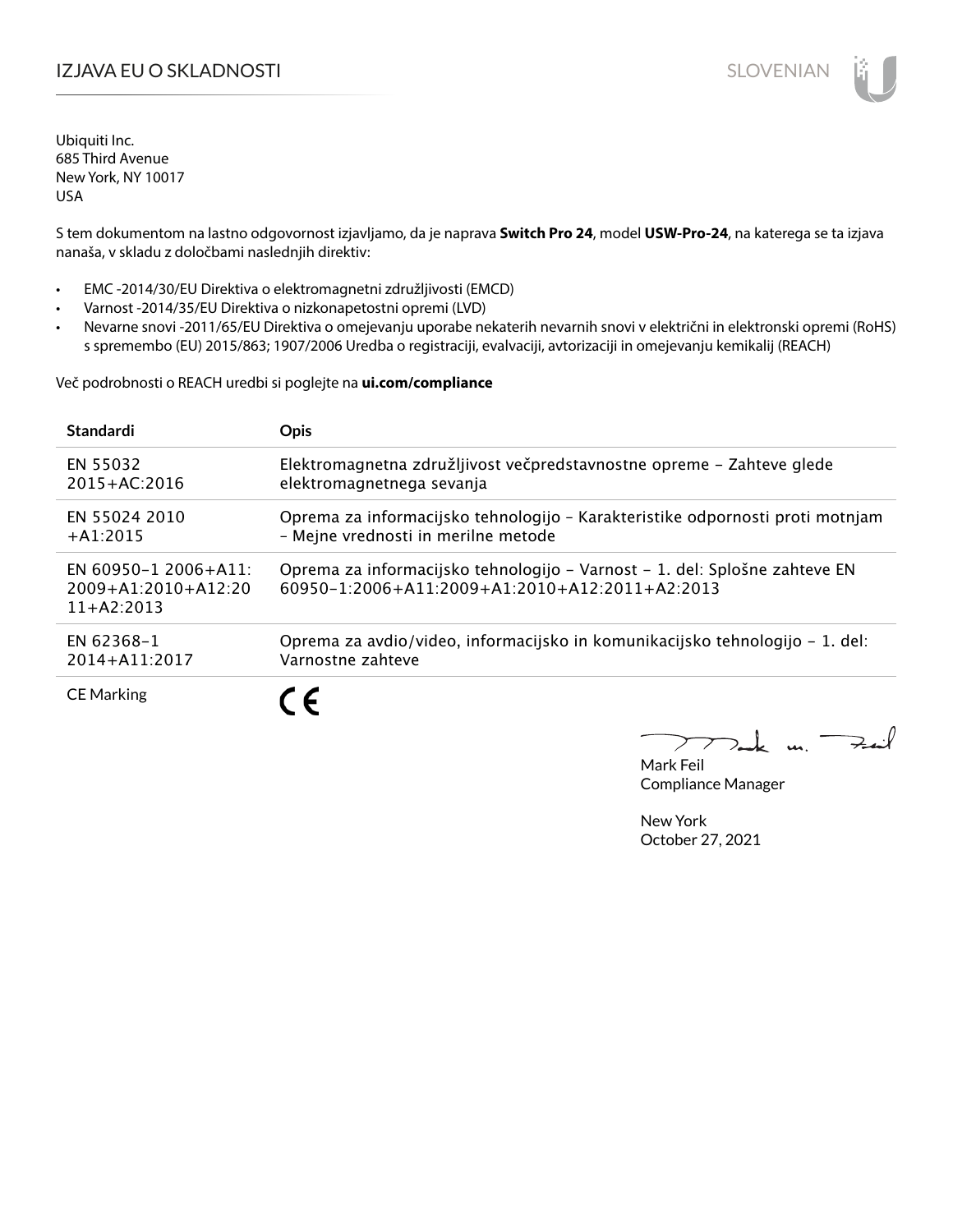

Διά του παρόντος δηλώνουμε με αποκλειστική ευθύνη μας ότι το **Switch Pro 24**, μοντέλο **USW-Pro-24**, στο οποίο αναφέρεται η παρούσα δήλωση, είναι σύμφωνο με τις διατάξεις των Οδηγιών

- EMC Οδηγία Ηλεκτρομαγνητικής Συμβατότητας (EMCD) 2014/30/ΕΕ
- Ασφάλεια Οδηγία Χαμηλής Τάσης (LVD) 2014/35/ΕΕ
- Επικίνδυνα Υλικά Περιορισμός της Χρήσης Ορισμένων Επικίνδυνων Ουσιών σε Ηλεκτρικό και Ηλεκτρονικό Εξοπλισμό (RoHS) 2011/65/ΕΕ με τροποποίηση (ΕΕ) 2015/863. Καταχώριση, Αξιολόγηση, Εξουσιοδότηση και Περιορισμός Χημικών Ουσιών (REACH) 1907/2006

Για περισσότερες λεπτομέρειες σχετικά με το REACH, παρακαλούμε ανατρέξτε στη διεύθυνση **ui.com/compliance**

| Πρότυπα                                                           | Περιγραφή                                                                                                             |
|-------------------------------------------------------------------|-----------------------------------------------------------------------------------------------------------------------|
| EN 55032                                                          | Ηλεκτρομαγνητική συμβατότητα εξοπλισμού πολυμέσων - Απαιτήσεις                                                        |
| $2015 + AC:2016$                                                  | εκπομπών                                                                                                              |
| EN 55024 2010                                                     | Εξοπλισμός τεχνολογίας πληροφοριών - Χαρακτηριστικά θωράκισης - Όρια                                                  |
| $+41:2015$                                                        | και μέθοδοι μέτρησης                                                                                                  |
| EN 60950-1 2006+A11:<br>$2009 + A1:2010 + A12:20$<br>$11+42:2013$ | Εξοπλισμός πληροφορικής - Ασφάλεια - Μέρος 1: Γενικές απαιτήσεις ΕΝ<br>60950-1:2006+A11:2009+A1:2010+A12:2011+A2:2013 |
| EN 62368-1                                                        | Εξοπλισμός τεχνολογίας ήχου/εικόνας, πληροφορικής και επικοινωνιών -                                                  |
| 2014+A11:2017                                                     | Μέρος 1: Απαιτήσεις ασφάλειας                                                                                         |
| <b>CE Marking</b>                                                 |                                                                                                                       |

 $\overline{u}$ . Fail

Mark Feil Compliance Manager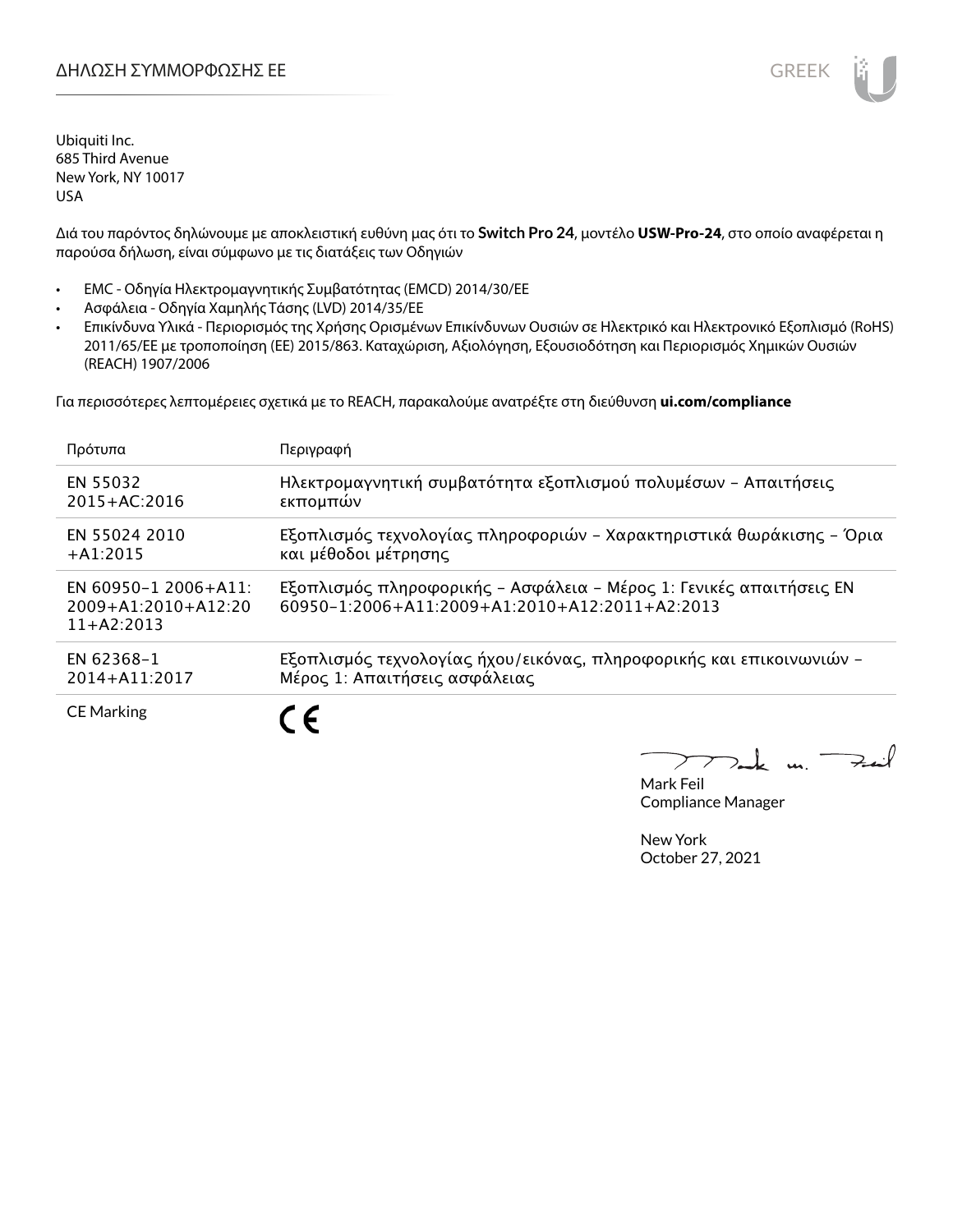# EÚ VYHLÁSENIE O SÚHLASE SLOVAK SLOVAK

Ubiquiti Inc. 685 Third Avenue New York, NY 10017 USA

Týmto prehlasuje, na našu výlučnú zodpovednosť, že **Switch Pro 24**, model **USW-Pro-24**, ktorého sa toto vyhlásenie týka, je v súlade s ustanoveniami Smerníc

- EMC -2014/30/EÚ Smernica o Elektromagnetickej Kompatibilite (EMCD)
- Bezpečnosť -2014/35/EÚ Smernica o Nízkom Napätí (LVD)
- Nebezpečné Materiály -2011/65/EÚ Obmedzenie Používania Určitých Nebezpečných Látok v Elektrických a Elektronických Zariadeniach (RoHS) s dodatkom (EÚ) 2015/863; 1907/2006 Registrácia, Hodnotenie, Autorizácia a Obmedzenie chemikálií (REACH)

Ďalšie informácie o REACH môžete nájsť na **ui.com/compliance**

| Štandardy                                                     | <b>Popis</b>                                                                                                                         |
|---------------------------------------------------------------|--------------------------------------------------------------------------------------------------------------------------------------|
| EN 55032                                                      | Elektromagnetická kompatibilita multimediálnych zariadení - emisné                                                                   |
| $2015 + AC:2016$                                              | požiadavky                                                                                                                           |
| EN 55024 2010                                                 | Zariadenia informačných technológií – Charakteristiky odolnosti – Limity a                                                           |
| $+A1:2015$                                                    | metódy merania                                                                                                                       |
| EN 60950-1 2006+A11:<br>$2009+A1:2010+A12:20$<br>$11+AA:2013$ | Zariadenia informačných technológií – Bezpečnosť – Časť 1: Všeobecné<br>požiadavky EN 60950-1:2006+A11:2009+A1:2010+A12:2011+A2:2013 |
| EN 62368-1                                                    | Zariadenia audio/video, informačnej a komunikačnej technológie - časť 1:                                                             |
| 2014+A11:2017                                                 | Bezpečnostné požiadavky                                                                                                              |
| <b>CE Marking</b>                                             |                                                                                                                                      |

 $u_{1}$   $\rightarrow$ 

Mark Feil Compliance Manager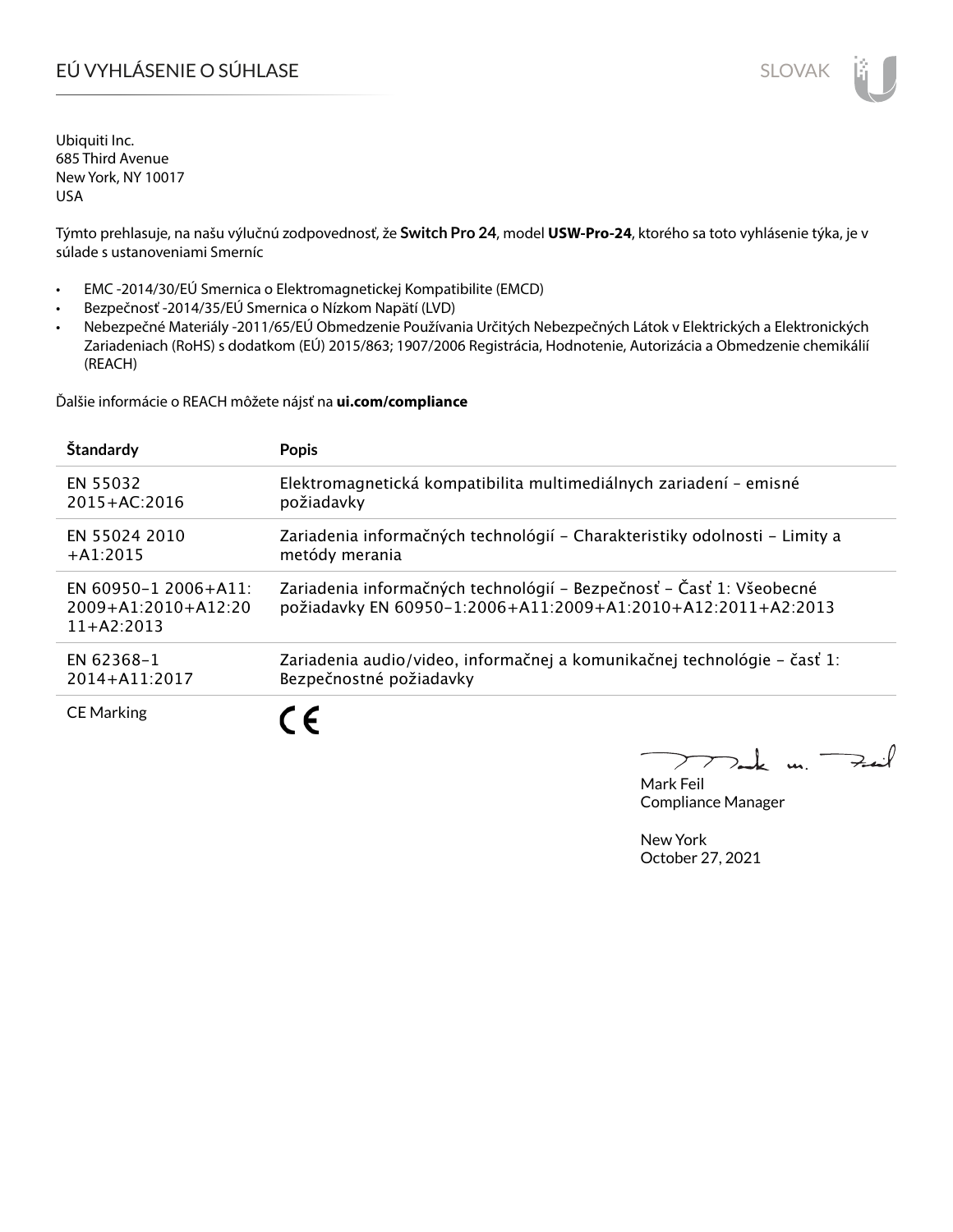# ES ATBILSTĪBAS DEKLARĀCIJA LATVIAN

Ubiquiti Inc. 685 Third Avenue New York, NY 10017 USA

Vienīgi uz savu atbildību deklarējam, ka iekārtas "**Switch Pro 24**" modelis "**USW-Pro-24**", uz ko attiecas šī deklarācija, atbilst šādu direktīvu noteikumiem:

- elektromagnētiskā saderība 2014/30/ES Elektromagnētiskās saderības direktīva (EMCD);
- drošība 2014/35/ES Zemsprieguma direktīva (LVD);
- bīstami materiāli 2011/65/ES Atsevišķu bīstamu ķīmisko vielu izmantošanas ierobežojumi elektriskajās un elektroniskajās iekārtās (RoHS) ar grozījumu (ES) 2015/863; 1907/2006 Ķīmisko vielu reģistrēšana, novērtēšana, atļaušana un ierobežošana (REACH).

Papildinformāciju par REACH lūdzam skatīt tīmekļa vietnē **ui.com/compliance**

| <b>Standarti</b>                                                  | <b>Apraksts</b>                                                                                                                 |
|-------------------------------------------------------------------|---------------------------------------------------------------------------------------------------------------------------------|
| EN 55032<br>$2015 + AC:2016$                                      | Multivides iekārtu elektromagnētiskā saderība - Emisijai piemērojamās prasības                                                  |
| EN 55024 2010<br>$+A1:2015$                                       | Informācijas tehnoloģijas iekārtas - Traucējumnoturības raksturlielumi -<br>Robežvērtības un mērīšanas metodes                  |
| EN 60950-1 2006+A11:<br>$2009 + A1:2010 + A12:20$<br>$11+42:2013$ | Informācijas tehnoloģiju iekārtas - Drošība - 1. daļa: Vispārīgās prasības EN<br>60950-1:2006+A11:2009+A1:2010+A12:2011+A2:2013 |
| EN 62368-1<br>$2014 + A11:2017$                                   | Audio/video, informācijas un komunikācijas tehnoloģiju aprīkojums - 1. daļa:<br>Drošības prasības                               |
| <b>CE Marking</b>                                                 |                                                                                                                                 |

m. Fail

Mark Feil Compliance Manager